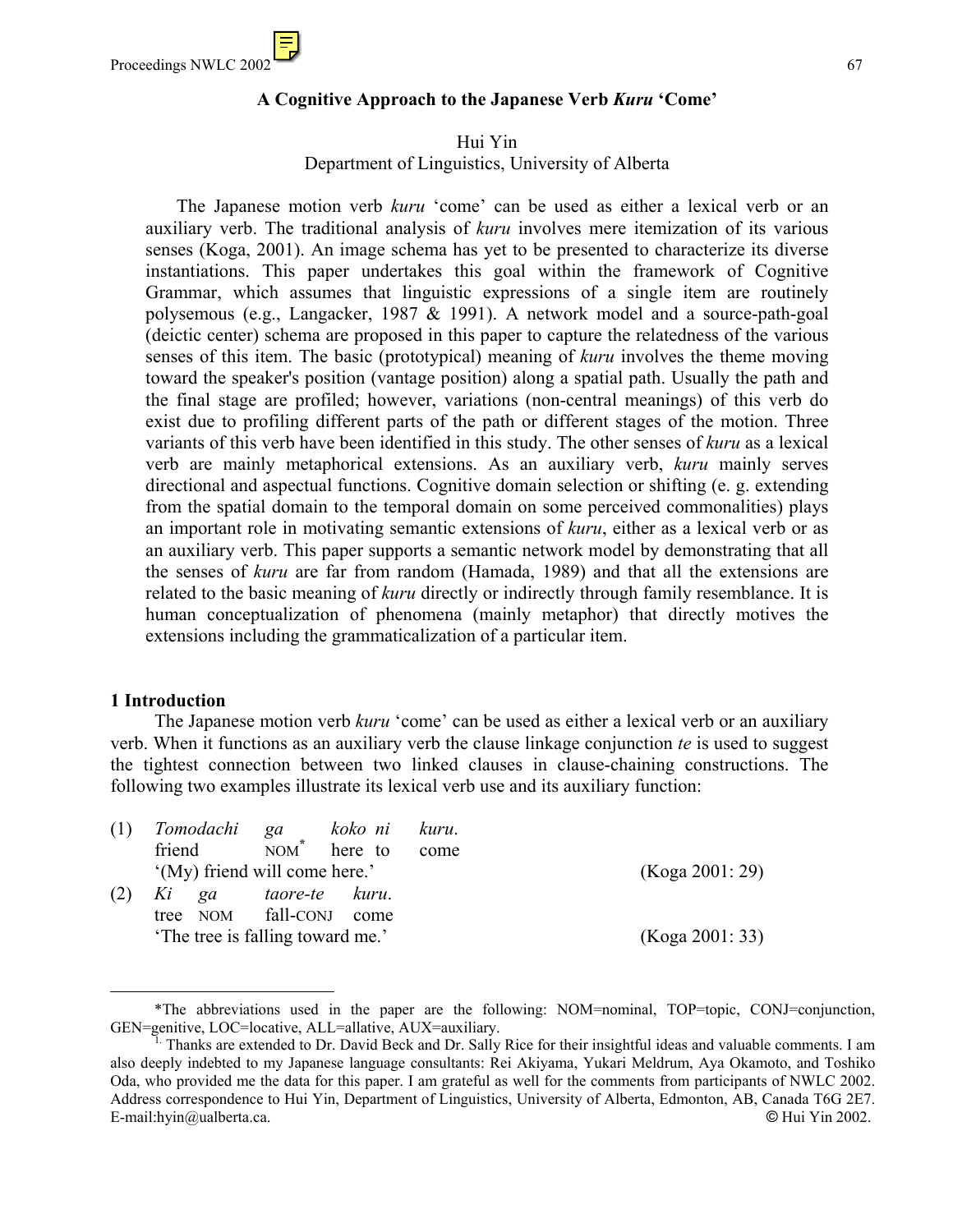The traditional analysis of *kuru* involves mere itemization of its various senses and thus, the relatedness of its different senses has been largely neglected (Koga, 2001). Moreover, very few investigations have been conducted to explore the relationship between the use of *kuru* as a lexical verb and its use as an auxiliary. Since its metaphorical extended senses or functions were not searched for "in most traditional analyses, any motivation behind the semantic and functional extension was left unexplained" (Koga, 2001: 27).

An image schema has yet to be presented to characterize the diverse instantiations of *kuru*. This paper undertakes this goal within the framework of Cognitive Grammar (e.g., Langacker, 1987 & 1991), which assumes that linguistic expressions of a single item are routinely polysemous. Lakoff (1987) proposes that a linguistic item has a semantic structure with a basic or prototypical meaning or set of meanings, and with related meanings corresponding to different usages. "In CG all the meanings are linked to each other by relationships of schematicity, where a schematic concept covers the same semantic territory as its elaboration or instantiation" (Tuggy, 1988: 588). Thus a linguistic category is typically complex and such a category is not defined by a single unit, "but by a constellation of units that may be quite diverse despite an overall family resemblance. Cognitive grammar conceives of such a category as a network" (Langacker, 1991: 4).

Based on detailed semantic analysis of extensive instances of *kuru*, this study aims at demonstrating that all the senses of *kuru* are far from random or idiosyncratic (Hamada, 1989) and that all the extensions are motivated by human conceptualization of phenomena (mainly metaphor). From CG perspectives, a network model (Lakoff, 1987) and a source-path-goal (deictic center) schema are proposed in this paper to capture the relatedness of the various senses of the Japanese motion verb *kuru*.

#### **2 Central and Non-central Meanings of** *Kuru*

The notion of base/profile in Cognitive Grammar is particularly important to the analysis of the basic meaning of *kuru* and its variants in this paper. Langacker proposes (1988) that a semantic structure derives its value through the imposition of a profile on a base. The profile comprises those portions of the base which the entity designates. "Some facet of the base is invariably raised to a distinctive level of prominence, and serves as its focal point; this substructure is the predication's profile" (Langacker, 1988: 59). For example, the conception of a right triangle serves as the base for hypotenuse and its profile is one of the line segments, as illustrated in the following figure (Langacker, 1988):

(a) HYPOTENUSE  $(b)$  (c)



**Figure 1** Distinction between the base and the profile of an expression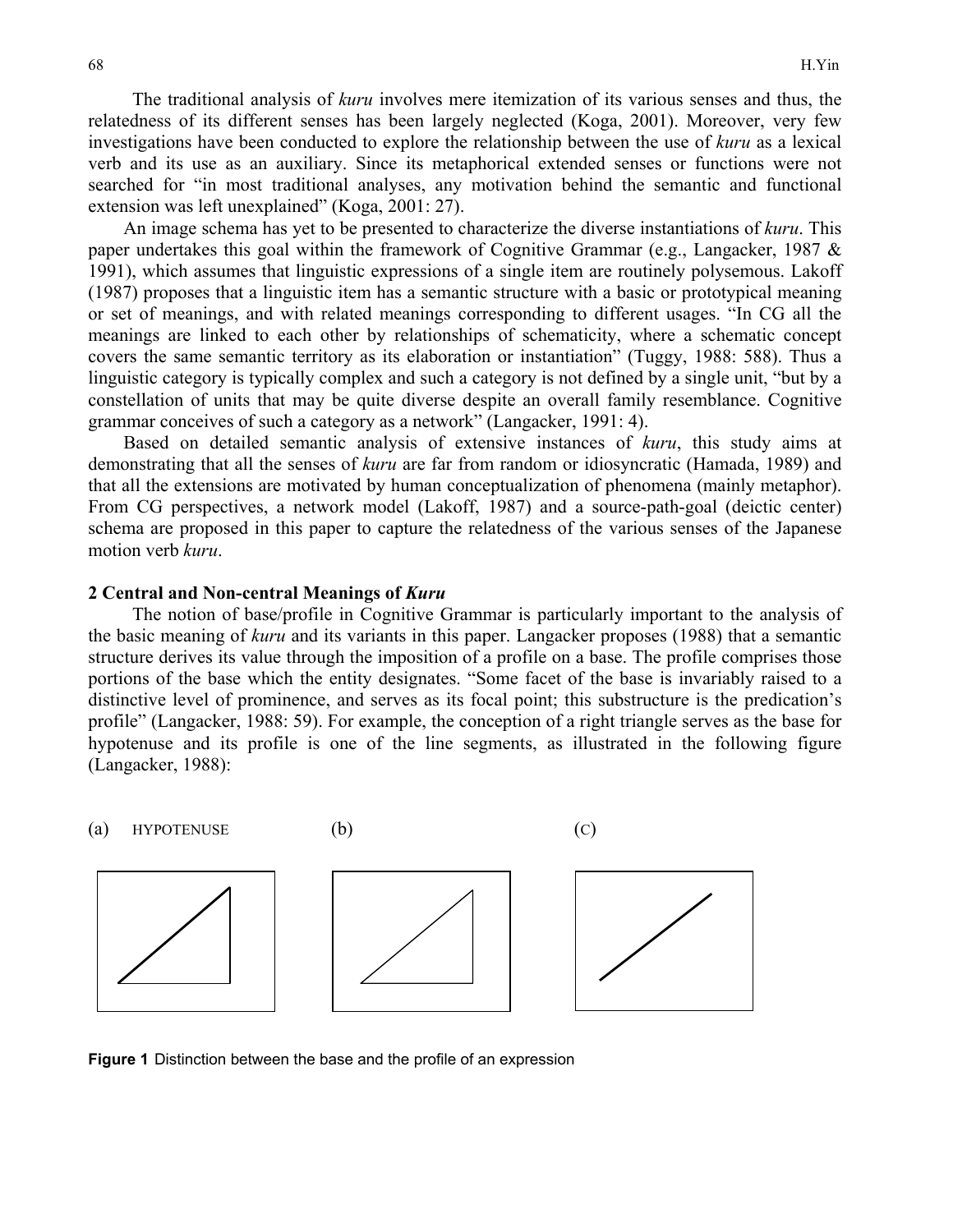In Figure 1, the profiled element is depicted by the heavy line(s) to indicate the prominence, which distinguishes it from the remainder of the base. Langcker (1988) suggests that an expression's meaning does not lie in either the profile or the base alone and that both of them are important to its value, which reflects the elevation of some part of the base to a special level of prominence. If the profiling of the *hypotenuse* is suppressed, as in Figure 1(b), what we get is not the conception of the hypotenuse, but simply that of a right triangle; however, if the unprofiled portions of the base are suppressed, there is no base for identifying the remaining line segment as being a hypotenuse (Langacker, 1988). Therefore, the base is essential in realizing an expression's meaning by providing the context or the frame to identify the profiled entity or the intended designatum.

 Like the English motion verb *come* (Fillmore, 1997), the principal meaning of *kuru* has a few essential semantic components---the deictic center, movement, source, destination and path (trajectory). The basic meaning denoted by *kuru*, which will be discussed in Section 1.1, is motion through space toward the speaker. Usually the trajector and the destination are profiled; however, variations (non-central meanings) of this verb do exist due to different parts of the trajectory or different stages of the motion being profiled (Shen, 1995). Three variants of this verb have been identified in this study, which will be discussed in turn in this section.

#### **2.1 The Basic Meaning of** *Kuru*

 Japanese *Kuru* 'come' denotes motion towards the speaker or from the viewpoint of the subject of the sentence at the destination (goal). In contrast, Japanese *iku* 'go' denotes motion away from the speaker or from the viewpoint of the subject of the sentence at the starting point (source). Usually the motion denoted by *kuru* is bounded, that is, motion that can be characterized as having a starting point and an end point, an "origin" (source) and "destination" (goal). The intervening states between the source and goal can be called "path" or "trajectory" (Fillmore, 1997).

 Motion in the real world is one of the basic human concepts. Spatial motion involves space and time, which are basic cognitive domains (Langacker, 1987 & 1991). Motion in the spatial domain is more prominent and more basic than fictive motions, which involve no concrete movement of objects (Talmy, 2000) such as motion in the time domain or in the abstract domain. Thus, the basic or central meaning of *kuru* involves the theme moving toward the speaker's position (vantage position) along a spatial path.

| (3) |  |  |                                 | a. Kinoo watashi no tomodachi ga |  | kita.                                |  |
|-----|--|--|---------------------------------|----------------------------------|--|--------------------------------------|--|
|     |  |  |                                 |                                  |  | yesterday I GEN friend NOM come-PAST |  |
|     |  |  | 'My friend came yesterday.'     |                                  |  |                                      |  |
|     |  |  | b. Kare wa raigetsu kuru daroo. |                                  |  |                                      |  |
|     |  |  | he TOP next month come will     |                                  |  |                                      |  |
|     |  |  | 'He will come next month.'      |                                  |  |                                      |  |

Examples (3a) and (3b) denote movement through space, which involves basic cognitive domains. These two examples display the basic meaning of *kuru*.

Figure 2 illustrates the schema for the semantic structure of the basic use of *kuru*: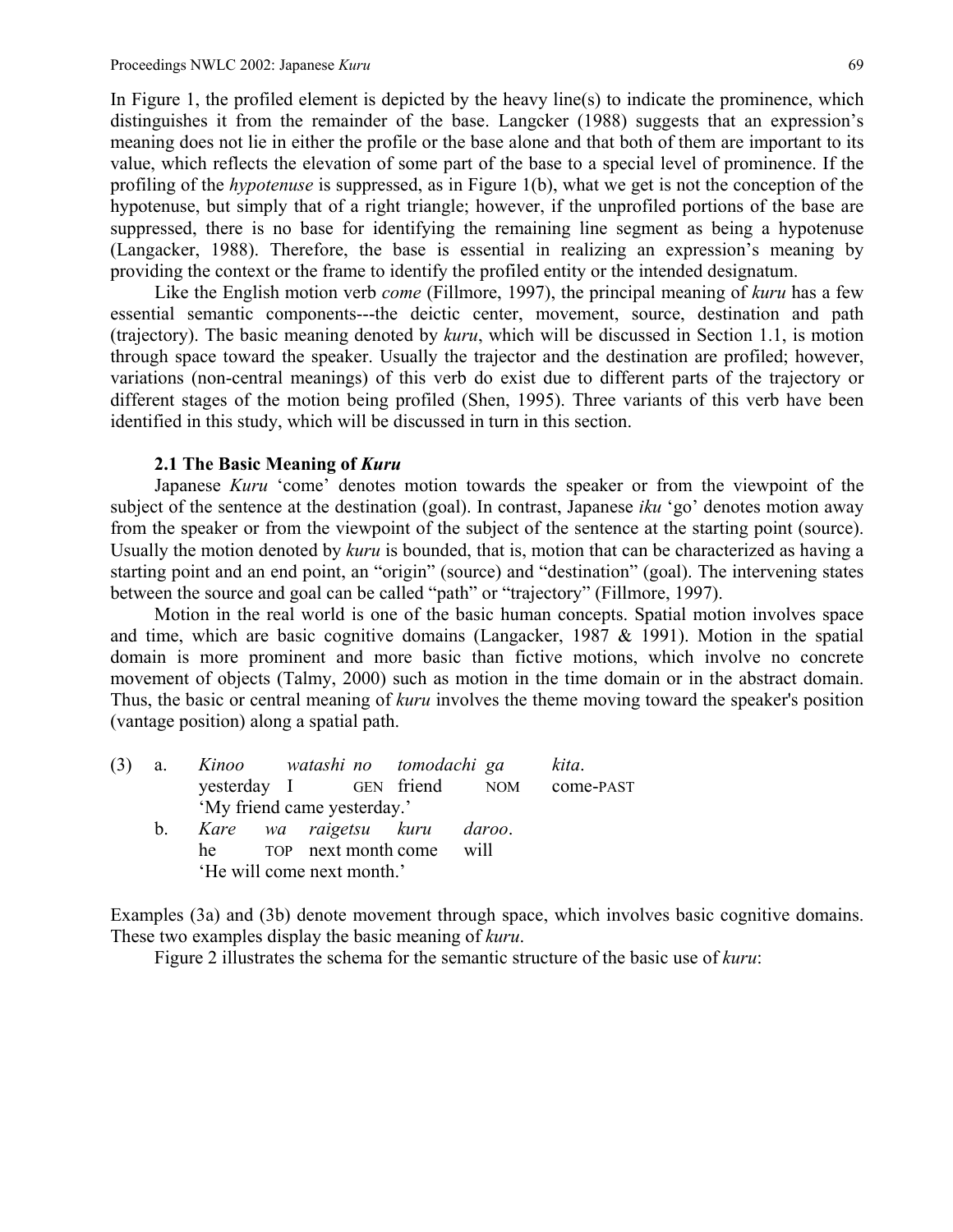

**Figure 2** Schema for the basic use of *kuru*

In Figure 2, the relevant domains are space and time. The outside frame represents space, which is one of the most important components of the base. The arrow marked *time* at the bottom of the base represents the time domain. Boldface in this figure and thereafter indicates profiling elements or substructures of the base. The trajector is indicated by *tr*, which refers to the most prominent participant of an activity/process while the landmark is indicated by *lm*, which denotes other prominent participant(s)/location(s) (Langacker, 1987 & 1991). With the passing of time, the trajector moves through space. The motion denoted by *kuru* is towards a landmark, which is a spatial location indicated by *lm*. This primary landmark is the destination (goal) of the trajector, which is also profiled in the basic use of *kuru*. The speaker views the motion event from the vantage point indicated by *vp* within the theme's destination (the primary landmark) (Shen, 1995). Therefore the basic sense of *kuru* derives its value through the imposition of profiled elements---the trajector and the goal (the destination) on its base.

# **2.2 Three Non-central Meanings (variants)**

When different components or substructures are imposed on a base, different senses of a lexical item or construction will be brought about. In the case of Japanese *kuru*, the three variants (non-central meanings) are derived in this way.

# **2.2.1 The variant---'begin to come'**

As discussed above, the basic meaning of Japanese *kuru* usually profiles the theme's destination as well as the trajector. It is also possible that this motion can be partially realized in the sense that the theme moves to a certain point on the path, but does not reach the goal as (4a) and (4b) suggest:

| (4) | (a) | Kare wa Nihon e kuru tochuu datta                     |                                                                         |               |      |      |                    | qa  | kaetta           |            |  |
|-----|-----|-------------------------------------------------------|-------------------------------------------------------------------------|---------------|------|------|--------------------|-----|------------------|------------|--|
|     |     | he TOP Japan to come halfway past                     |                                                                         |               |      |      |                    |     | but go back-PAST |            |  |
|     |     | 'He began coming to Japan, but he went back halfway.' |                                                                         |               |      |      |                    |     |                  |            |  |
|     | (b) |                                                       | Kare wa tochuu                                                          |               | made | kita |                    | ga, | ki               | ga         |  |
|     |     | he TOP some distance to                               |                                                                         |               |      |      | come-PAST but mind |     |                  | <b>NOM</b> |  |
|     |     | kawatte                                               |                                                                         | hikikaeshita. |      |      |                    |     |                  |            |  |
|     |     | change-PAST return-PAST                               |                                                                         |               |      |      |                    |     |                  |            |  |
|     |     |                                                       | 'He was coming for some distance but he changed his mind and returned.' |               |      |      |                    |     |                  |            |  |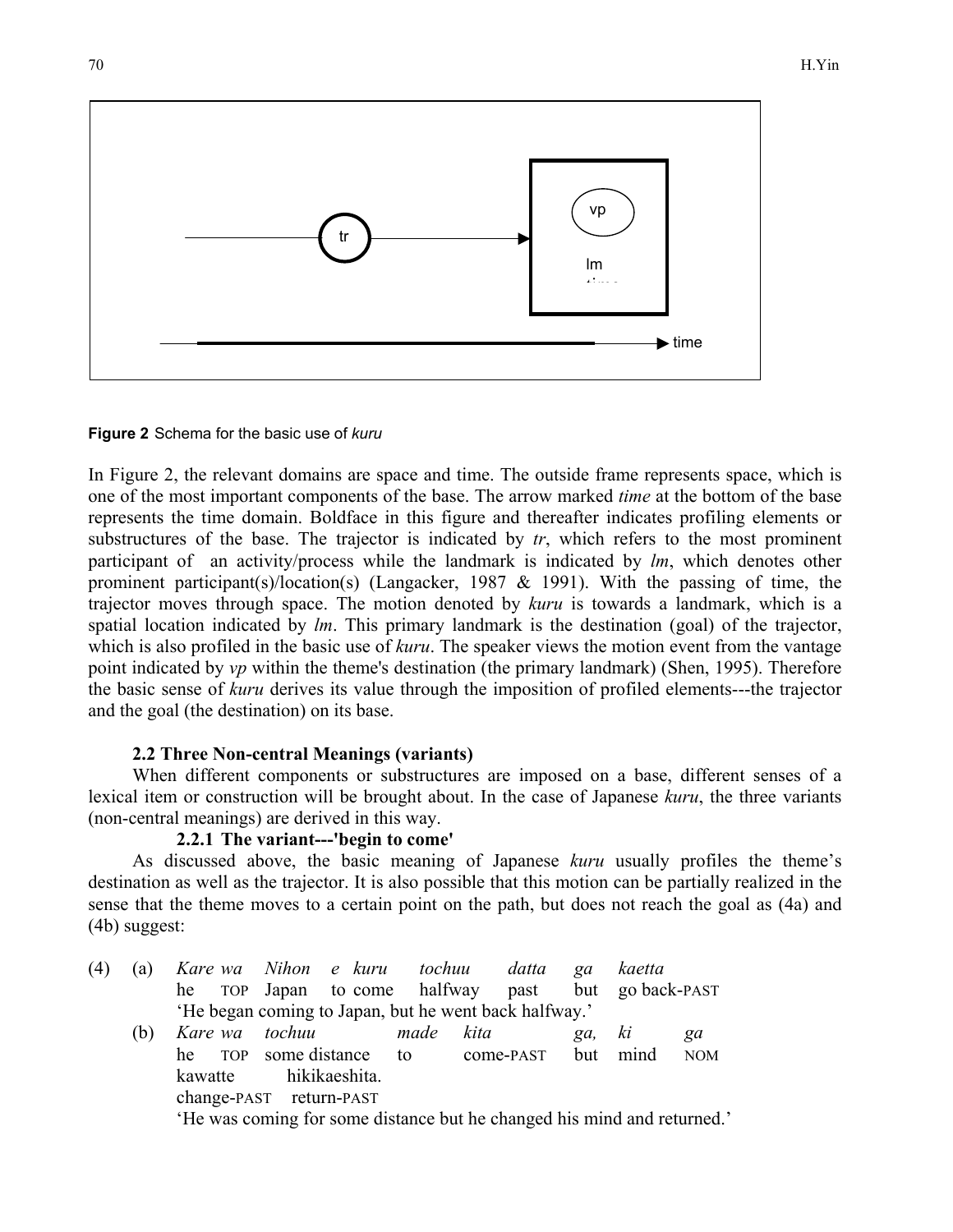In (4a), the theme---*kare* 'he' actually didn't reach the goal---'Japan', but only went up to a certain point on the route to Japan. In (4b), the subject traveled some distance on the path but he didn't reach the destination.

This variant (begin-to-come) involves the situation in that the initial portion of the trajectory is profiled while the final stage is non-salient. The following figure displays the schema of the semantic structure of the variant 'begin-to-come':



**Figure 3** Schema for the variant---'begin to come'

In the schema for the variant of *kuru* 'begin-to-come', the trajector and the goal (the destination) are profiled. However, in terms of path, only part of it is profiled and the rest of it is simply part of the base.

### **2.2.2 The variant---'come--->arrive'**

Different from the variant 'begin-to-come', the second variant (come--->arrive) allows the speaker to focus on the final stage and leave the initial stage of the motion unprofiled. In this sense, the meaning of this variant approximates the sense of English motion verb *arrive* (Shen, 1995).

| (5) | a.          | Basu<br>bus        | qa<br><b>NOM</b> | kita.                | come-PAST                         |       |                             |
|-----|-------------|--------------------|------------------|----------------------|-----------------------------------|-------|-----------------------------|
|     |             | 'The bus arrived.' |                  |                      |                                   |       |                             |
|     | $b_{\rm L}$ |                    |                  | Nimotsu wa mada kite | package TOP yet come-past not     | inai. |                             |
|     |             |                    |                  |                      | 'The package hasn't arrived yet.' |       | (Kondo & Takano, 1993: 518) |

Examples (5a) and (5b) indicate that the trajectory of the theme is not entirely profiled from the very beginning to the end and the initial stage of the motion is not in focus.

The semantic structure of this variant can be captured in the following schema: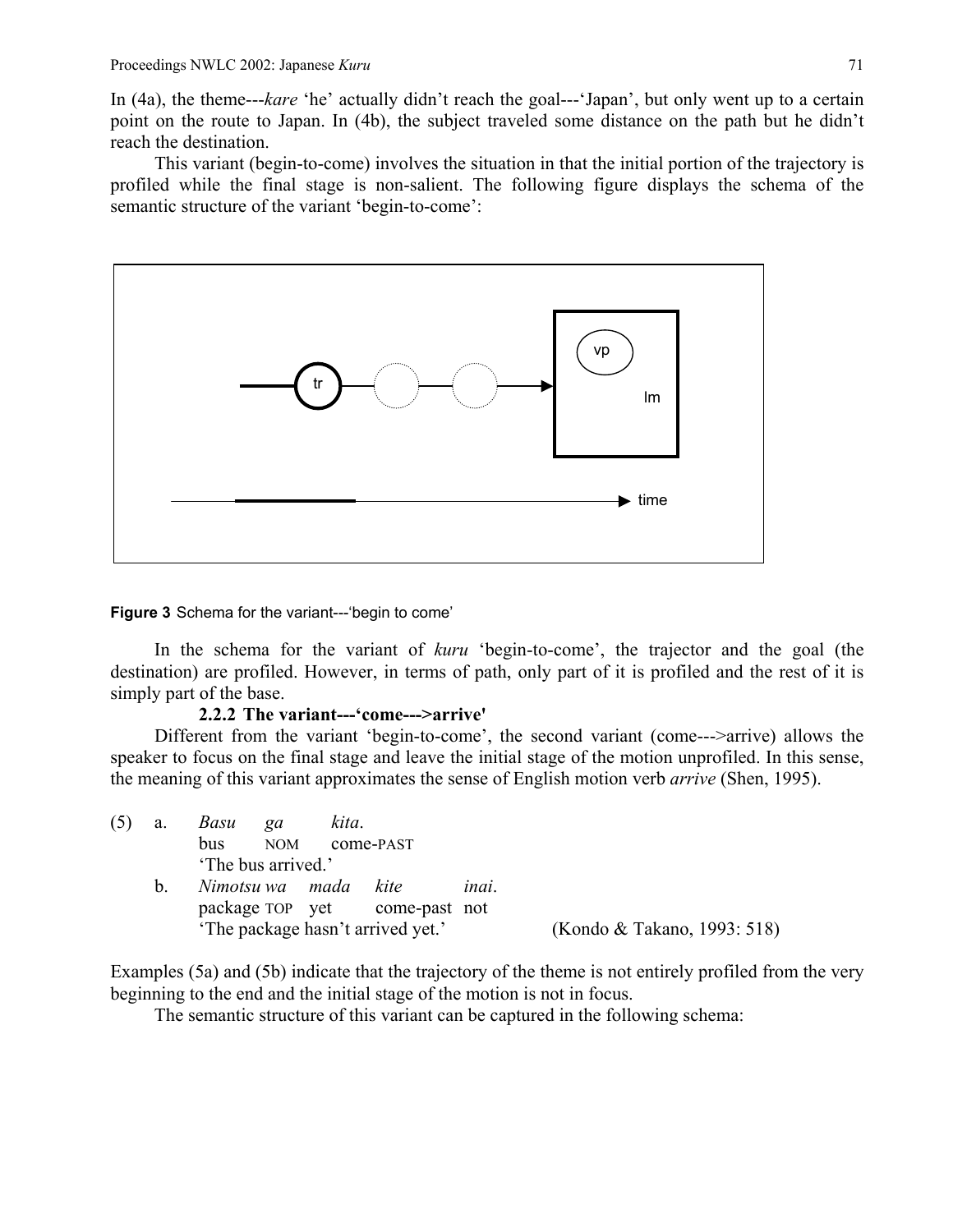

**Figure 4** Schema for the variant---'come--->arrive'

As Figure 4 suggests, the final stage of the trajectory (path) is profiled and the rest of the path is left unprofiled. The theme's reaching the destination is prominent in the variant come--->arrive.

# **2.2.3 The variant---'come--->approach'**

The third variant (come--->approach) can be regarded as resulting from the trajector's traveling to the point which is near the destination. Consequently, the profiled trajectory is near the end stage of the motion, but does not reach the end point.

| a.      | Taifuu | ga | kuru                        |                                                                                       |
|---------|--------|----|-----------------------------|---------------------------------------------------------------------------------------|
|         |        |    | come                        |                                                                                       |
|         |        |    |                             |                                                                                       |
| $b_{-}$ |        |    | ga                          | kuru.                                                                                 |
|         |        |    |                             | come.                                                                                 |
|         |        |    |                             |                                                                                       |
|         |        |    | typhoon NOM<br>Natsu yasumi | 'The typhoon approaches.'<br>summer vacation NOM<br>'The summer vacation approaches.' |

In (6a) and (6b), the near-destination portion of the motion is profiled. It is likely that the typhoon in (6a) will actually reach the destination. However, it is also possible that the typhoon will change its direction and will not reach the speaker's vantage point. Figure 5 displays the schema for this variant: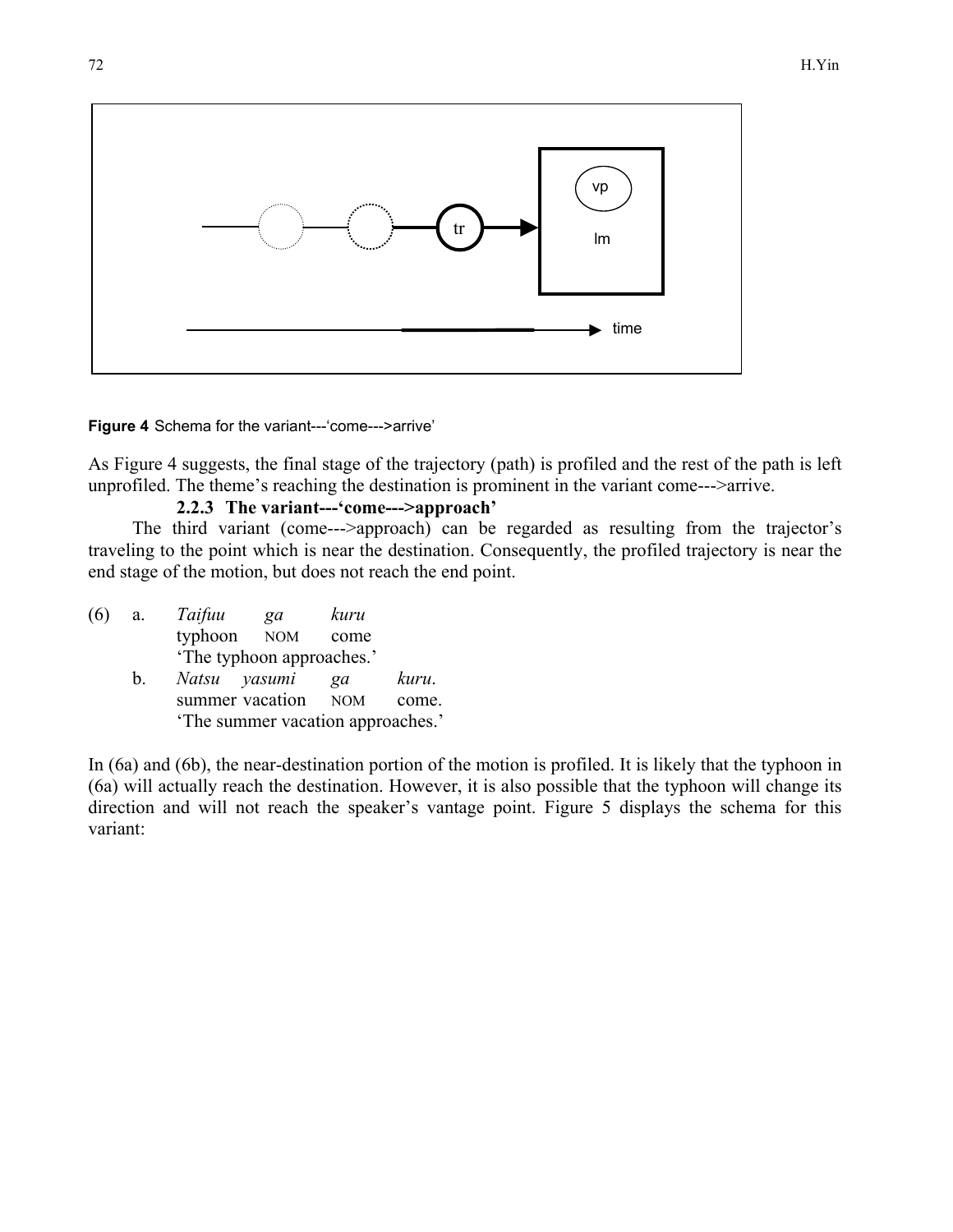

**Figure 5** Schema for the variant---'come--->approach'

The semantic structure of the variant 'come--->approach' is indicated in Figure 4, in which not the entire path is profiled. The focus is put on part of the path, which is near the destination. The end stage of the path is relatively non-salient.

### **2.3 The Overt Landmarks of** *Kuru*

The landmarks of *kuru* can be overtly realized. Either the source or the destination or both can be specified usually by a postpositional phrase. Example (7) illustrates the elaboration of the primary landmark---the theme's destination:

| (7) Kare wa sengetsu kono daigaku e kita. |  |  |  |                                                |
|-------------------------------------------|--|--|--|------------------------------------------------|
|                                           |  |  |  | he TOP last month this university to come-PAST |
| 'He came to this university last month.'  |  |  |  |                                                |

In (7), the primary landmark of *kuru*, destination---'this university', is specified. When the destination is overtly realized it is even more salient than otherwise since realization of the landmark elaborates it and provides more details about it.

The following two examples have a second landmark---source landmark. Both source landmark and destination landmark are overtly realized:

|         | (8) a. Kare wa sengetsu nihonkara kita.                   |
|---------|-----------------------------------------------------------|
|         | he TOP last month Japan from come-PAST                    |
|         | 'He came from Japan last month.'                          |
| $b_{1}$ | Kare wa sengetsu nihon kara kono daigaku e kita.          |
|         | he TOP last month Japan from this university to come-PAST |
|         | 'He came from Japan to this university last month.'       |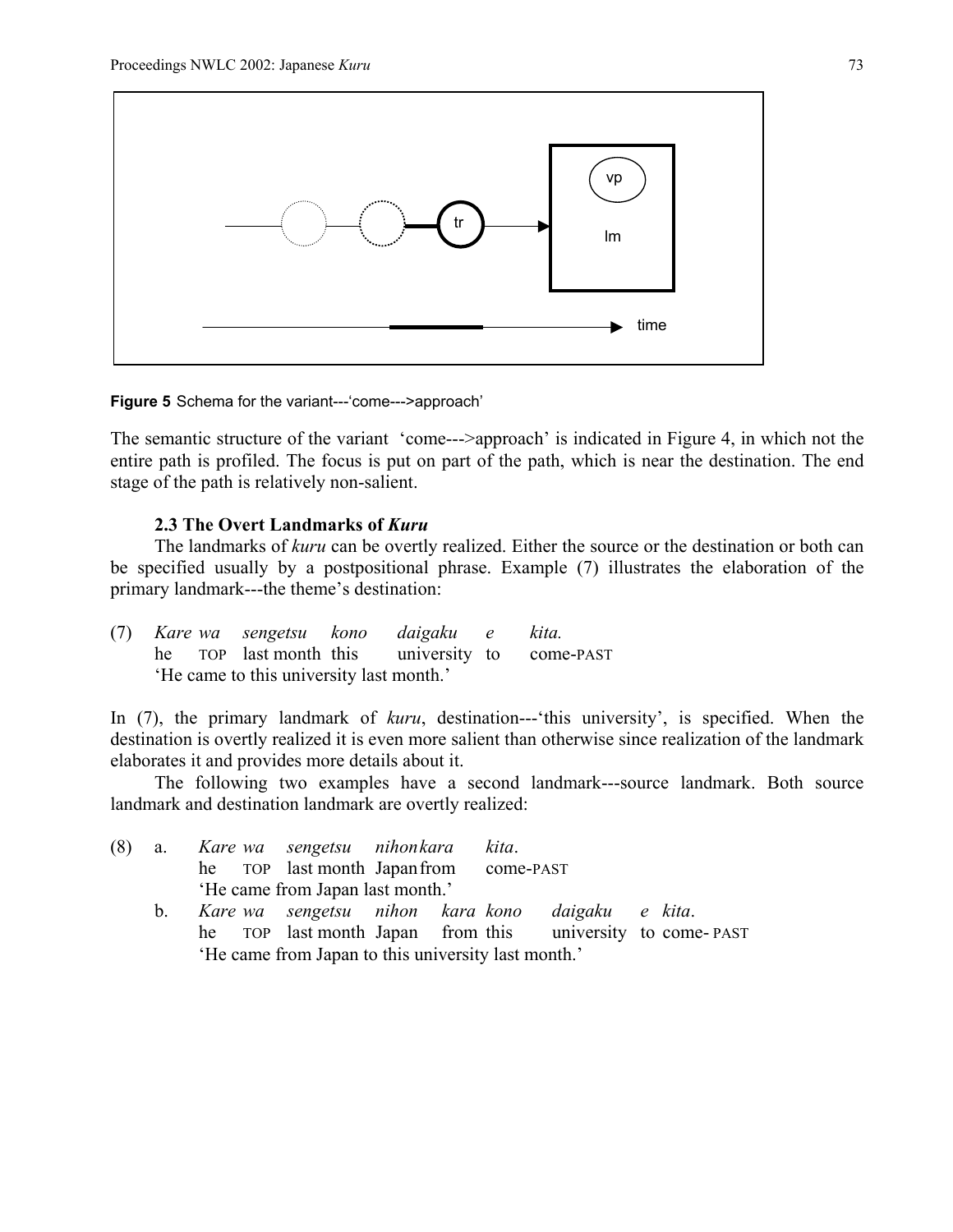

**Figure 6** Schema for the overt source landmark

Figure 6 indicates the semantic schema of the overt realization of a source landmark with an overt realization of a destination landmark. The difference between Figure 2, which is the illustration of the basic meaning of *kuru*, and Figure 6 is that in the former, the second landmark---the source is not profiled, however, in the latter, the source landmark is profiled and is overtly realized (Shen, 1995). Therefore, Figure 6 illustrates a new schema with two landmarks, which are in fact two profiled locations.

### **3 Semantic Extensions of** *Kuru* **as a Lexical Verb**

### **3.1 The Motivations of Semantic Extensions**

The semantic extension of a linguistic item from its existing meaning to a new meaning is motivated by a relation or by some commonalities that language users perceive between the old and the new designata (Lichtenberk, 1991). Lakoff (1987) claims that semantic extensions are not completely arbitrary and that if an extension takes place it usually makes sense. Langacker (1987) proposes that not all the facets of the meaning of an item are equally prominent. Some aspects of the total meaning of the item are more central than others. The relatively central aspects are the ones usually thought of as the meaning of the item, but such facets do not exhaust the total meaning. Implications based on the prominent aspects of the meaning are subsumed in the total meaning of a given item (Lichtenberk, 1991). Both the prominent aspects of the meaning and the implications based on them may underlie a semantic or functional extension.

A number of linguists (e. g. Jackendoff, 1983; Lakoff, 1987; Langacker, 1987 & 1988) have realized the subjective and open-ended nature of meaning. The meanings of linguistic items are not "mere reflections of the properties of phenomena; rather, they reflect our conceptualization of the phenomena, and in that sense they are subjective" (Lichtenberk, 1991: 477). This subjective and open-ended nature of meanings enables us to apply linguistic items to new experiences, "to express newly perceived relations among phenomena and thus to form new categories or to alter the makeup of existing categories, and to relate to each other phenomena from different cognitive domains" (Lichtenberk, 1991: 477).

It is human conceptualization (that is, metaphor and metonymy) that provides us cognitive instruments to use concepts from one cognitive domain of experience to conceptualize another cognitive domain of experience (Black 1979; Reddy 1979; Lakoff & Johnson 1980; Lakoff 1987). For a semantic extension through metaphor to occur, there should be some kind of prior perception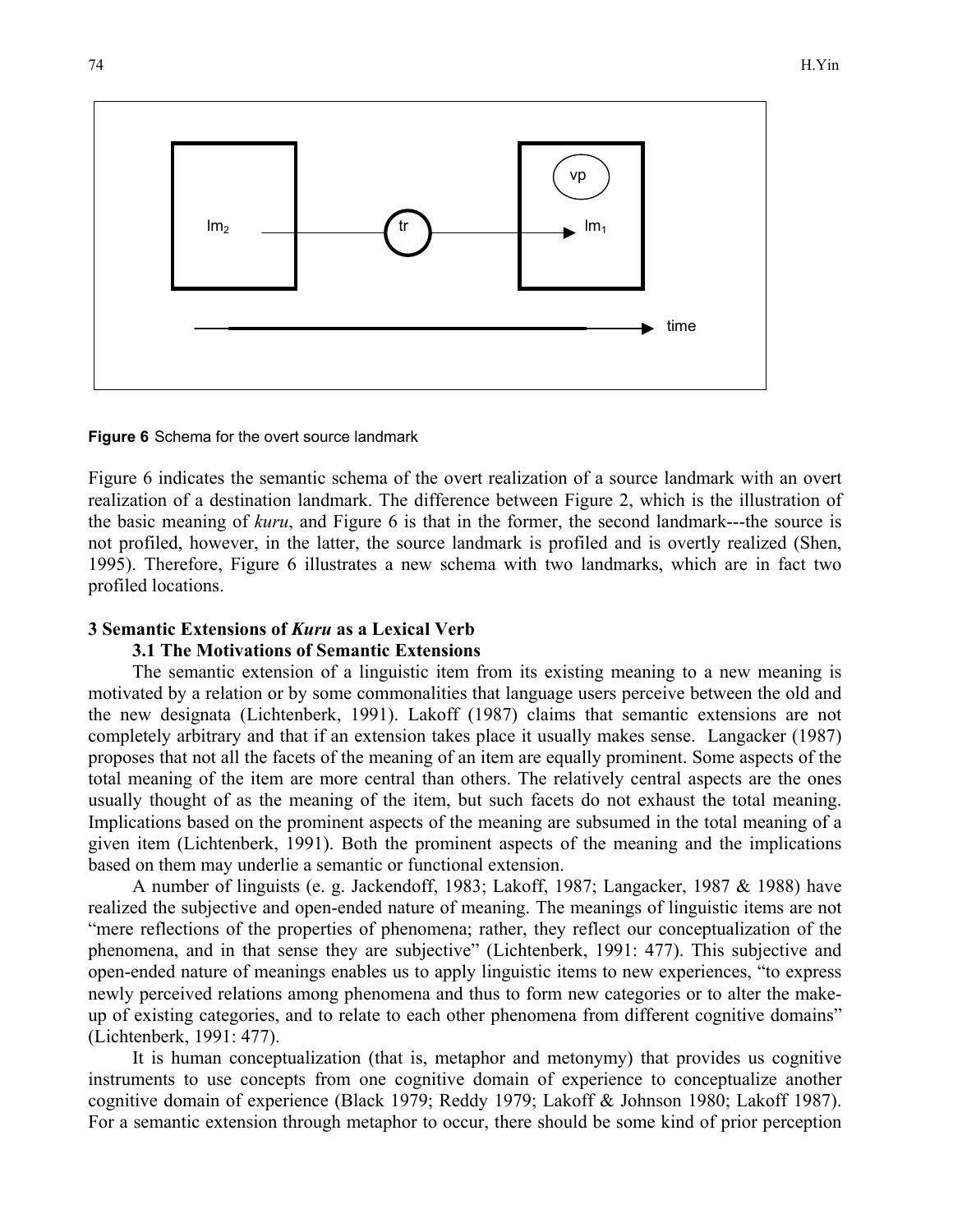of a commonality between phenomena from different cognitive domains (Lichtenberk, 1991). Jackendoff (1983) and Langacker (1987) propose that the reason for a given conceptual domain to be organized in terms of another domain is not that human beings conceptualize the former in terms of the latter, but that both domains are perceived as having the same, more general structure. Therefore, domain selection or shifting (e. g. extending from the spatial domain to the temporal domain on some perceived commonalities) plays an important role in motivating semantic extensions of a linguistic item. In the case of the Japanese motion verb of *kuru*, the various extensions are motivated mainly through metaphor.

# **3.2 Different Extended Senses of** *Kuru* **as a Lexical Verb**

 The extended senses of *kuru* as a lexical verb are mainly metaphorical extensions. The extensions are basically from the spatial domain to non-spatial domains and from more concrete domains to more abstract domains.

# **3.2.1 Indicating time or seasons**

The Japanese motion verb *kuru* can be used to denote the passing of time:

| (9) Danketsu su-beki toki ga kita. |                                                                       |  |  |  |  |
|------------------------------------|-----------------------------------------------------------------------|--|--|--|--|
| unite do-AUX time NOM come-PAST    |                                                                       |  |  |  |  |
|                                    | The time has come when we have to unite.' (Kondo & Takano, 1993: 518) |  |  |  |  |

This extension from spatial to temporal usage is motivated by the widespread metaphor TIME IS SPACE (Lakoff & Johnson, 1980). By nature, time is unidirectional. "The relationship between that which remains the same at different times and the time dimension itself is frequently thought of by the human mind as movement" (Fillmore, 1997: 28). The movement metaphor for time allows language users to view the world as moving through time or the world as being constant and time passing by it (Fillmore, 1997). So human conceptualization enables us to construe reaching a certain point in time as coming to the destination in movement as (9) indicates.

In addition to indicating time, the verb *kuru* can be used to denote the passing of seasons:

(10) *Natsu ga hayaku kita* summer NOM earlier come-PAST 'Summer came earlier.'

Though the seasons and their subdivisions are informal units the separate seasons can be generally conceptualized as having starting points and end points, which can be comparable to the source and destination in spatial motion. Again the cognitive instrument, metaphor, enables speakers to conceptualize the passing of seasons as the movement in space, which is illustrated in (10).

# **3.2.2 Indicate future time**

 Japanese *kuru* can serve the function of signifying future time, as the following examples suggest:

- (11) a. *kitaru jūnigatsu* coming December 'next December '
	- b. *kitaru doyoobi* coming Saturday 'next Saturday'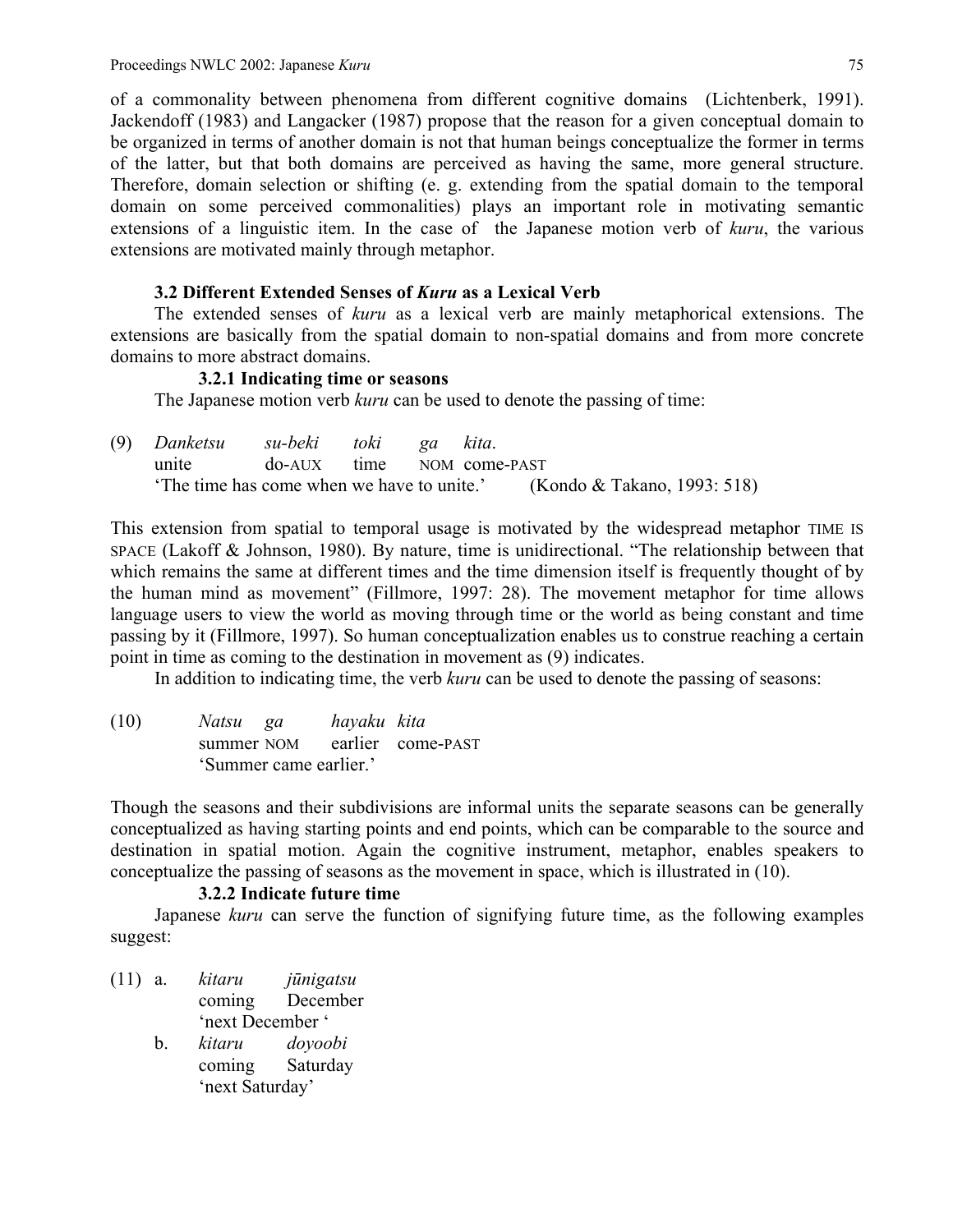The extension of *kuru* to signify future time is based on the metaphor: PASSAGE OF TIME IS MOVEMENT IN SPACE, which is a subtype of the metaphor TIME IS SPACE, (e.g., Traugott, 1988) and on our conceptualization of time according to which the future moves toward us (Lichtenberk, 1991). Fillmore (1997) suggests that time can be thought of as a succession of events and our relation to it can be regarded in one of the two ways: either time moves by us or it is human beings who move along the succession of events. In either case, we think of ourselves as facing the future and it is the conceptualization of time as moving by us that motivates the use of *kuru* 'come' to indicate future time.

### **3.2.3 Describe mental contact or activities**

When *kuru* indicates mental contact the speaker views mental movement as spatial motion and the extension depends on the MIND IS BODY metaphor (Sally Rice, p. c.).

(12) *Tsuri to kuruto, watashi wa mattaku muchuu da*. fishing to come I TOP absolutely crazy about be 'As far as fishing is concerned, I am absolutely crazy about it.'

The Japanese *kuru* in (12) is employed to single out the topic, which serves as the reference point. Langacker (1991) suggests that our cognitive capacity to invoke the conception of one entity as a reference point is for the purposes of establishing mental contact with another. The MIND IS BODY metaphor is motivated by the correlation between our external experience and our internal experience such as emotional and cognitive states based on the commonalities of the two cognitive domains (Sweetser, 1990). When our mind makes contact with something, it is natural that such contact can be viewed metaphorically to have the source (the mind), the destination (something to be contacted) and the mental path very much like the movement in space.

 Besides indicating mental contact, the meaning of *kuru* can be extended to signify mental activities:

(13) *Watashi ni wa pin to kita* me ALL TOP something (inspiring) to come- PAST (came-to-mind) 'Something came to my mind'

The semantic extension of *kuru* in (13) is also motivated by the MIND IS BODY (or CONTAINER) metaphor. Something occurs to one's mind can be regarded as an object reaching the destination in space. This is an instance of extension from concrete domains (e. g. spatial motion) to abstract domains (e. g. mental motion).

### **3.2.4 Indicate origin or cause**

Semantic extensions of *kuru* are not restricted to concrete things and the theme that undergoes motion can be a more abstract entity such as words, events.

| $(14)$ girisha-go kara kita<br>Greek                   |                             | from come-PAST |  | kotoba<br>word |                                       |       |                             |
|--------------------------------------------------------|-----------------------------|----------------|--|----------------|---------------------------------------|-------|-----------------------------|
|                                                        | 'a word derived from Greek' |                |  |                |                                       |       | (Kondo & Takano, 1993: 518) |
| (15) Kono supootsu wa Igirisu kara                     |                             |                |  |                | kita                                  | mono  | $da$ .                      |
|                                                        |                             |                |  |                | This sport TOP England from come-PAST | thing | be                          |
| 'The sport (is the thing that) originates in England.' |                             |                |  |                |                                       |       |                             |

The extensions of *kuru* in the above two examples are mainly based on THE SOURCE OF MOTION IS THE ORIGIN OF AN ENTITY. In (14), the entity transferred is a more abstract entity---a word while in (15), the thing that undergoes movement is not a concrete thing, but an event---a sport.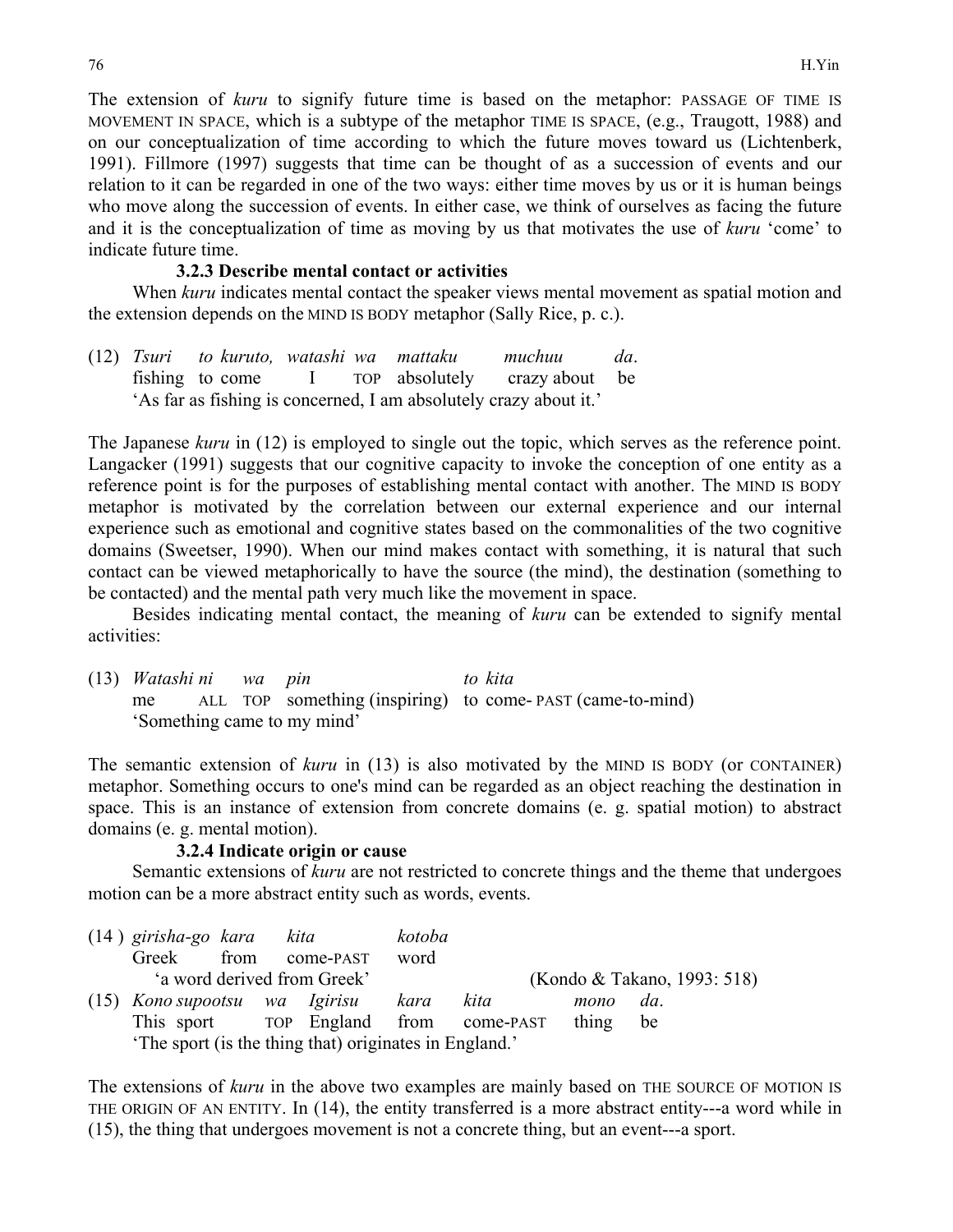The Japanese *kuru* can also be used to denote the cause of an event as the following example illustrates:

(16 ) *Kono jiko wa kareno fuchuui kara kita mono da*. this accident TOP his carelessness from come- PAST thing be 'This accident (is the thing that) was caused by his carelessness.'

(Kondo & Takano, 1993: 518)

The sense of *kuru* to denote cause of an event is motivated by the two metaphors: ACTIVITY IS MOTION (Lakoff 1987) and SOURCE OF MOTION IS CAUSE OF EVENT.

 In fact, the kind of interpretation of *kuru* we can derive in a sentence largely depends on the contexts. All of the instances of *kuru* in this sub-section can be generally interpretable as 'come (from)' metaphorically. Their more specific meanings are arrived at on the basis of our real world knowledge and on the usage of *kuru*.

#### **4 Semantic Extensions of** *Kuru* **as an Auxiliary Verb**

 Besides its use as a lexical verb the Japanese motion verb *kuru* can be used as an auxiliary Verb. The auxiliation of this motion verb may display certain new properties; however, it still retains some of its original properties. As an auxiliary verb, *kuru* mainly serves directional and aspectual functions (Koga, 2001). Lichtenberk (1991) suggests that its meanings are internally complex and that a certain component of the total meaning of a lexical item may serve as the basis for a semantic/functional extension, while the other aspects of the meaning are non-salient.

### **4.1 Indicate Direction to the Deictic Center**

 In a clause-chaining construction, *kuru* can be used as the venitive directional and indicates direction to the deictic center**---**the speaker or the subject of a sentence. Such an extension is motivated by the deictic sense of the core meaning of *kuru*.

 The directional auxiliary *kuru* is important in the grammar of Japanese since Japanese verbs are typically motion neutral (Koga, 2001). In languages like English, prepositions act as directional satellites to attribute a motional and directional sense to the event (Talmy, 1985).

- (17 ) *He ran to the station*.
- (18 ) *I rode a bike to the university*.

The English motion verbs *ran* and *rode* in (17) and (18) conflate manner and motion. The prepositional phrases specify the trajectory (the path) and add the directional flavor to the motion event (Talmy, 2000). However, Japanese motion verbs like *hashitte* 'ran' and *notta* 'rode' denote only the manner of motion (Yu, 1997). The direction of motion is mostly expressed through the auxiliary verbs *iku* 'go' and *kuru* '*come*' (Koga 2001). Because of lack of specifications of motion the following two sentences are considered ungrammatical in Japanese:

|  | $(19) * John wa eki ni$             |  |                            | hashitta.             |  |                     |
|--|-------------------------------------|--|----------------------------|-----------------------|--|---------------------|
|  |                                     |  | John TOP station ALL       | run-PAST              |  |                     |
|  |                                     |  | 'John ran to the station.' |                       |  | $(Y_{u}, 1997: 50)$ |
|  | $(20)$ * <i>Watashi wa gakko ni</i> |  |                            | jitensha ni notta.    |  |                     |
|  |                                     |  | top school ALL             | bicycle LOC ride-PAST |  |                     |
|  | 'I rode a bicycle to school.'       |  | (Koga, 2001: 31)           |                       |  |                     |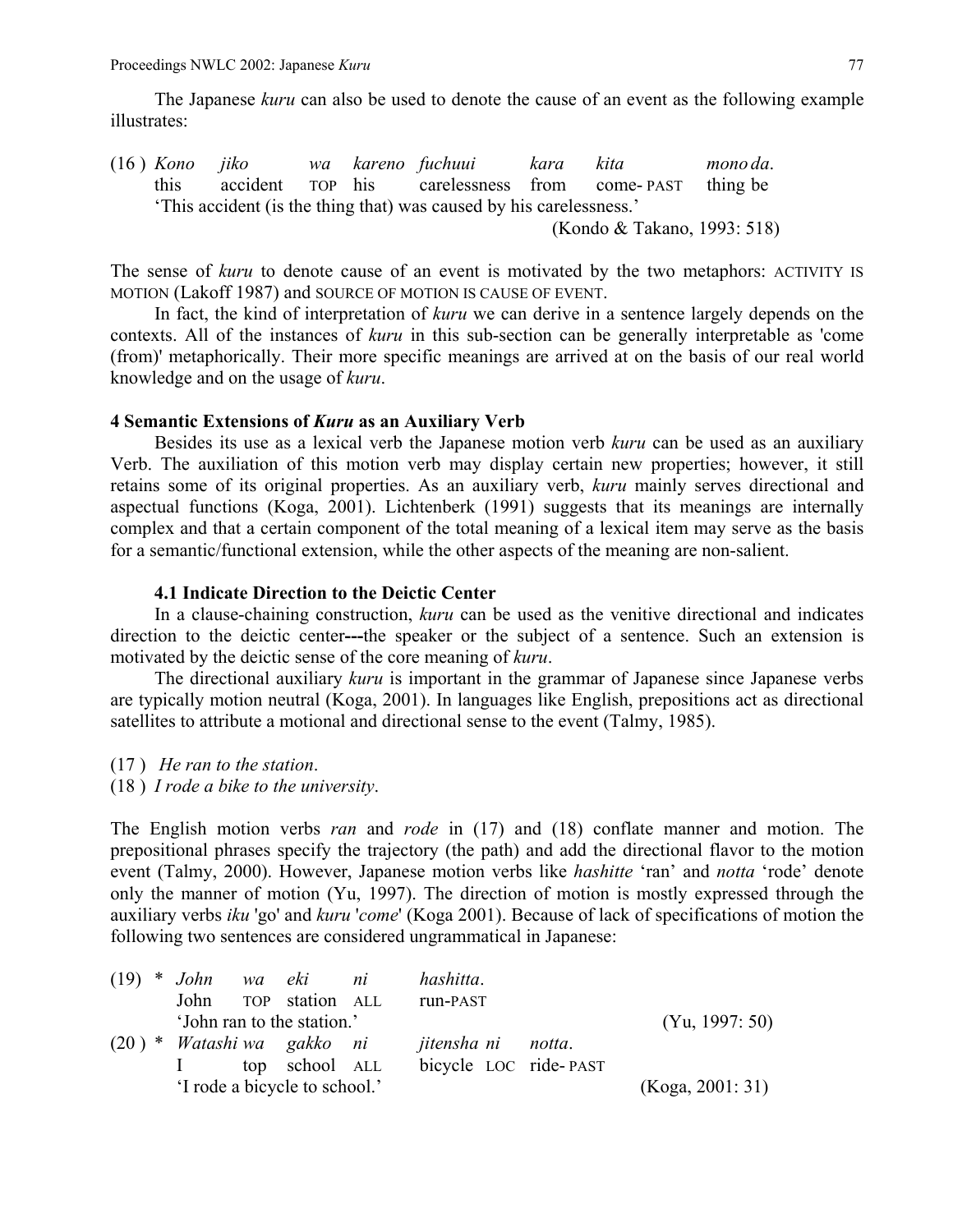The allative case marker *ni* in these two examples only marks an endpoint and it has a semantic value similar to the English preposition *at*. It does not signify the sense of motion and path (Yu, 1997). Japanese postpositions are inadequate to convey the meanings of motion and direction. The sense of motion or direction is usually encoded by directional auxiliaries. To express the motion event 'ran/rode to ---' the two sentences should be rephrased as the following by adding the directional auxiliary *kuru* or *iku* (Yu, 1997):

(21) *John wa eki ni hashitte kita*. John TOP station ALL run-PAST come- PAST 'John came to the station (by) running' (Yu, 1997: 50) (22) *Watashi wa gakko ni jitensha ni notte kita* I TOP school ALL bicycle LOC ride- PAST come- PAST 'I came to school riding a bicycle.' (Koga, 2001: 31)

In (21) an (22), it is the auxiliary verb *kuru* that expresses the motion and direction of an event toward the speaker or deictic center and adds "motional and directional flavors to otherwise static events described by typical Japanese verbs" (Koga, 2001:32).

 The event marked for venitive directionality is not necessarily physical motion. Things being moved can be more abstract entities. The following example indicates that the entity transferred is not a concrete thing, but the word of apology:

(23) *Watashi no tomodachi wa tsuini ayamatte kita* I GEN friend TOP finally apologize come- PAST 'My friend finally apologized to me.'

 The deictic sense of the motion verb *kuru* motivates its functional extension as a directional auxiliary verb. The directionality displayed by this auxiliary verb not only applies to concrete spatial motion objects, but also to more abstract motion events.

### **4.2 Perfect Aspect**

 When the deictic center is a time, the venitive auxiliary *kuru*, which takes the terminal point as a deictic center, can indicate perfect aspect. In this case, the terminal point is profiled and thus, its perfect use can be viewed as an extension of the 'come--->arrive' variant, through the TIME IS SPACE metaphor.

| A lot of people have died because of the war, therefore, (there is) a lack of labor force now.' |  |  |  |  |  |  |  |  |
|-------------------------------------------------------------------------------------------------|--|--|--|--|--|--|--|--|
|                                                                                                 |  |  |  |  |  |  |  |  |
|                                                                                                 |  |  |  |  |  |  |  |  |
| node genzai yuushuuna gakusei da.                                                               |  |  |  |  |  |  |  |  |
|                                                                                                 |  |  |  |  |  |  |  |  |
|                                                                                                 |  |  |  |  |  |  |  |  |
|                                                                                                 |  |  |  |  |  |  |  |  |

The deictic sense of *kuru* in these two examples is extended from the physical or spatial domain to the temporal domain. The deictic sense of *kuru* assumes the temporal location of the speech act as the viewpoint and puts the terminal point or the final stage of the event in focus. Perfect aspect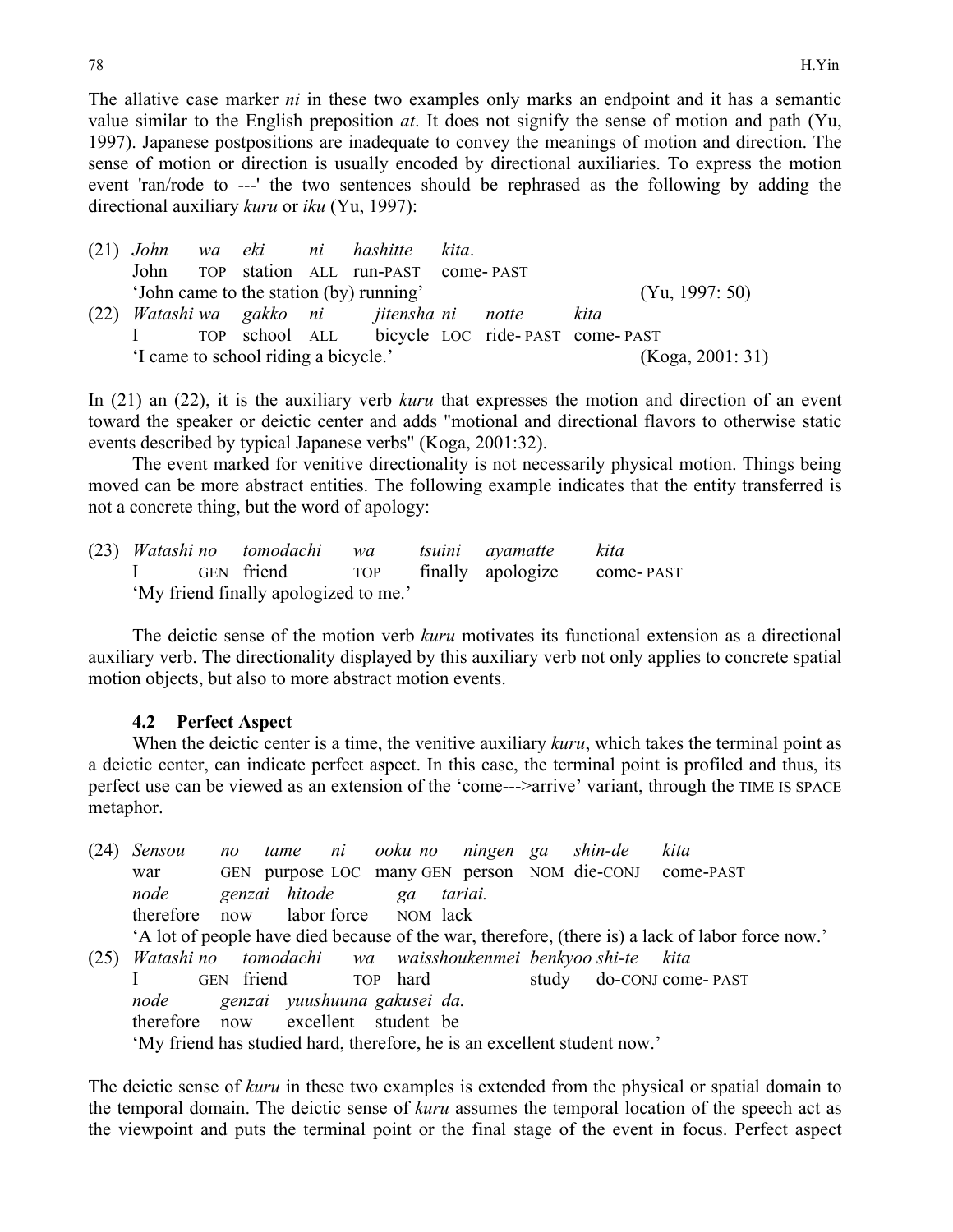indicates the present relevance of the event in question (Comrie, 1976). The events described in (24) and (25) began in the past and they have a present relevance at the time of speech. Thus, *kuru* in these two examples functions as a perfect marker.

 When *kuru* serves as an aspectual auxiliary, the conjunction *te* should be suffixed to the main verb to signal one conceptual event rather than two. In its perfect use, the deictic sense of physical motion of *kuru* is bleached and physical motion is mapped onto the temporal domain to express temporal qualities of events through the conceptual instrument---metaphor (Koga, 2001).

### **4.3 Inceptive Aspect**

Another aspectual function of *kuru* is its inceptive use. Consider the following two examples:

|  |  | $(26)$ Hi ga kie-te          | kita                           |                             |
|--|--|------------------------------|--------------------------------|-----------------------------|
|  |  |                              | fire NOM go out-CONJ come-PAST |                             |
|  |  | The fire started to go out.' |                                | (Koga, 2001: 53)            |
|  |  | $(27)$ <i>Ame ga fut-te</i>  | kita.                          |                             |
|  |  | rain NOM fall-CONJ come-past |                                |                             |
|  |  | 'It began to rain.'          |                                | (Kondo & Takano, 1993: 518) |

The inceptive sense of *kuru* in these two examples is motivated by the PATH OF EVENT IS TRAJECTORY OF MOTION metaphor. If we look at the developmental path of an event as the trajectory of motion, this use can be regarded as an extension of the 'begin-to-come' variant since the initial portion of the trajectory is profiled. The beginning stage of the fire's going out in (26) and the initial portion of the raining (27) are prominent while the later stages of these events are unspecified and thus, non-salient.

### **4.4 Reaching a State**

 In addition to its directional use and aspectual use, *kuru* can also be used to signify a state's coming into being or a participant's reaching a state.

| $(28)$ Jidai                | qa  | kotonat-te                     |       | kita.              |
|-----------------------------|-----|--------------------------------|-------|--------------------|
| era                         | NOM | be different-CONJ              |       | come (become)-PAST |
| 'The era became different.' |     |                                |       |                    |
|                             |     | (29) Kangae ga kawat-te        | kira. |                    |
|                             |     | idea NOM change-CONJ come-PAST |       |                    |
| 'The idea became changed.'  |     |                                |       |                    |

The sense of *kuru* to signify reaching a state is an extension from the venitive directional function. This kind of development mainly depends on several factors: venitive directionality, telicity (involving a well-defined terminal point) (Comrie, 1976) of the actions or the motion denoted by the verb *kuru* and a destination of motion. The extension for *kuru* to signify reaching a state is mainly motivated by the metaphor REACHING, ENTERING A STATE IS ARRIVING AT A DESTINATION, which is a subtype of the metaphor STATES ARE LOCATIONS (Lichtenberk, 1991).

 The various uses of *kuru* as an auxiliary verb are semantic/functional extensions from its basic meaning. Such extensions are mainly motivated by the cognitive instrument---metaphor. The deictic center of either space or time plays an important role in various extensions.

# **5 Conclusions**

As illustrated in this paper, cognitive domain shifting or selection is responsible for semantic extensions. The most abstract schema of *kuru* encompasses different domains. However, motion in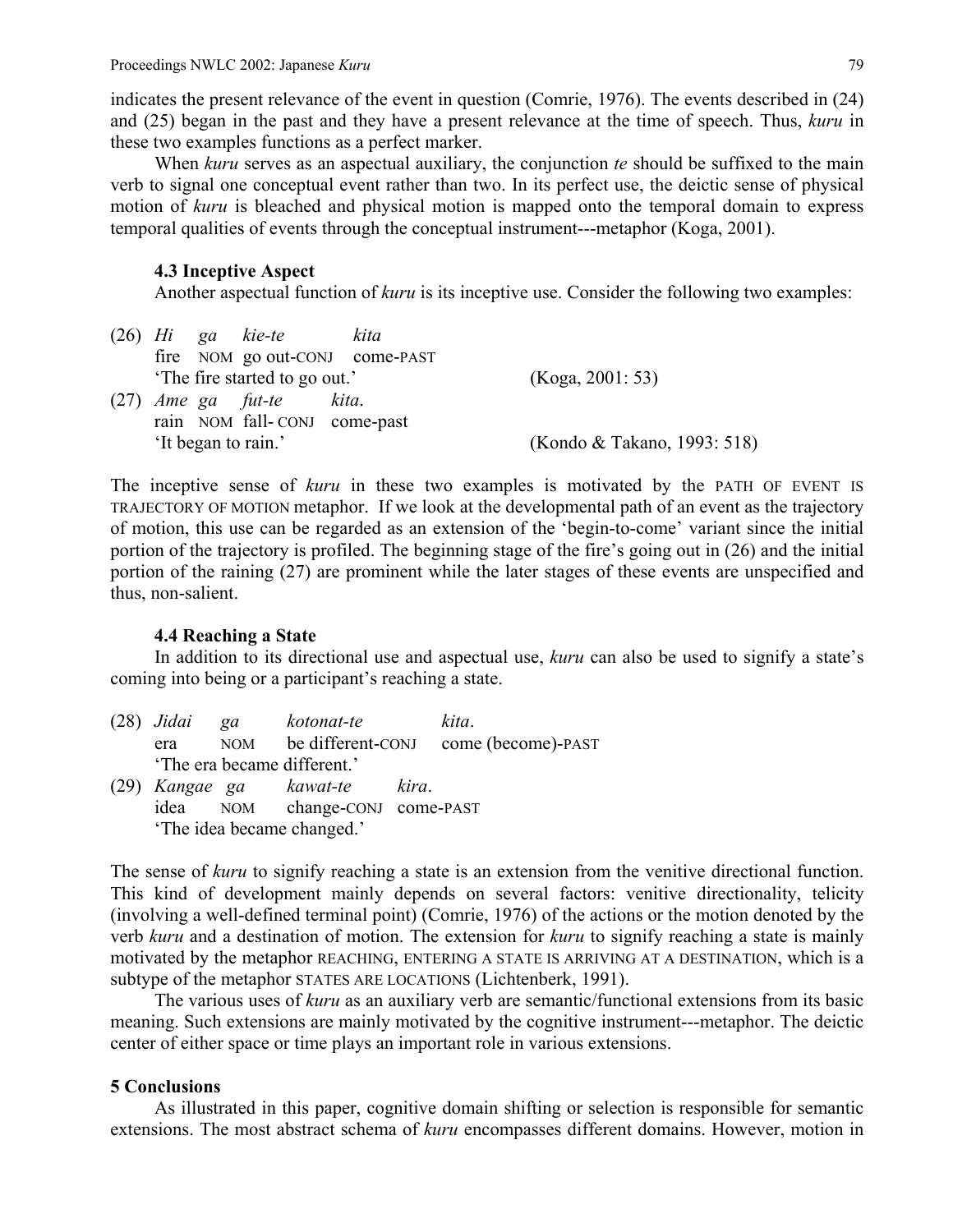the spatial domain is more basic. The extensions are basically from the spatial domain to the nonspatial domains---the time domain and the abstract domain in the case of *kuru*. The radial semantic network is illustrated in the following figure:



#### **Figure 7** Semantic network of *kuru*

In this figure, solid lines between different senses indicate direct relatedness while dashed lines indicate extensions. The oval around the motion/spatial domain covers different senses of concrete motion through space, which includes the basic or central meaning and non-central or peripheral meanings. The senses included in the oval are more prominent than all the extensions indicated by dashed lines, the arrow of which specifies the directionality of the extensions. Among them, the basic meaning, which involves basic cognitive domains, is most prominent indicated by the heaviest bold lines. All the non-central meanings in the oval do not involve extensions from the spatial domain to other domains and they are derived on the basis of the basic meaning. Thus, they are directly related to the basic meaning of *kuru*. The aspectual uses---the inceptive use and the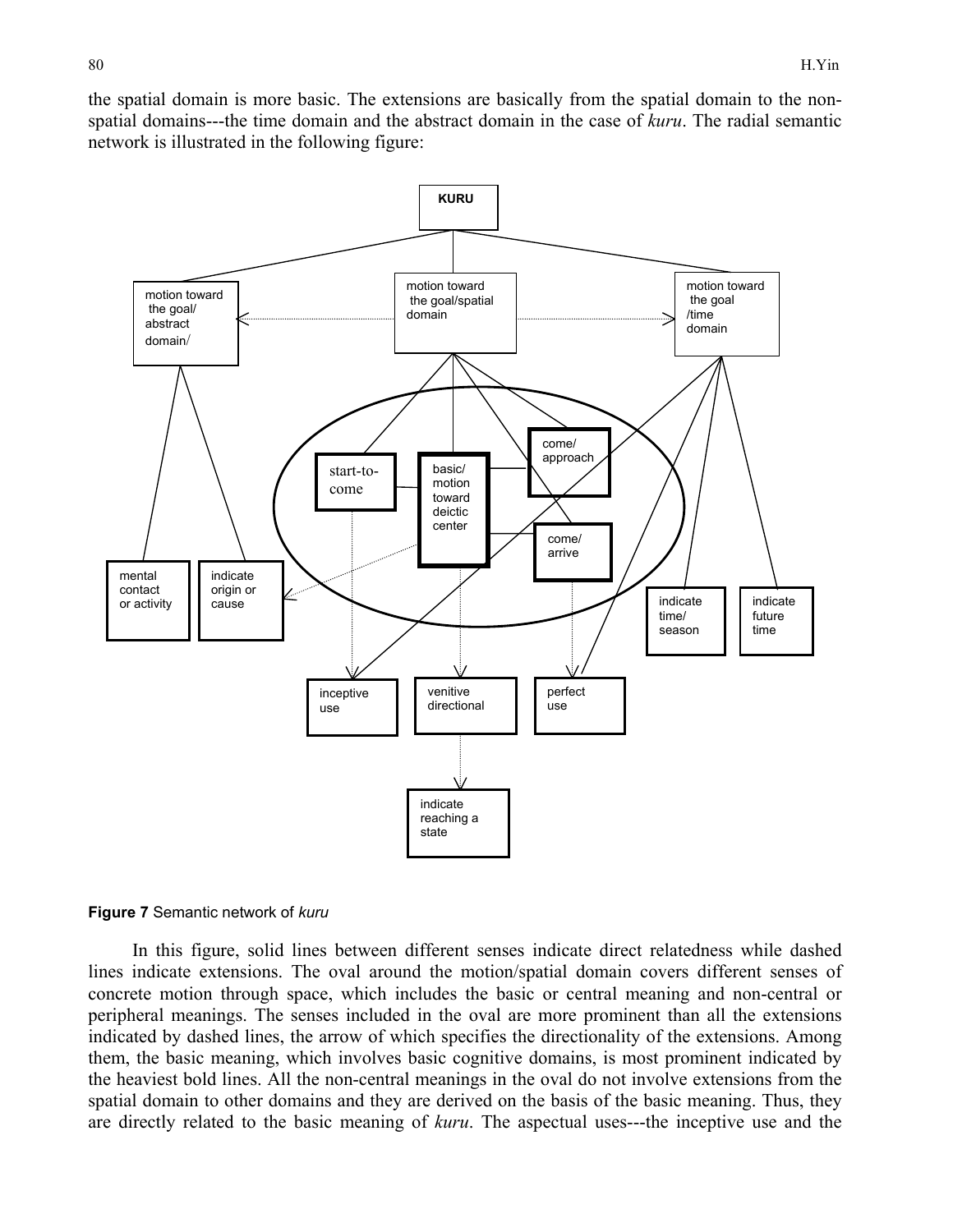perfect use are the extensions of 'start-to-come' and 'come--->arrive' variants respectively as the spatial domain is shifted to the temporal domain. As demonstrated earlier, semantic/functional extensions may be based on a certain component of the total meaning of a lexical item while the other aspects of the meaning are non-salient in such extensions. In the case of *kuru* used as a venitive directional, the extension is motivated by the deictic sense of its basic meaning of this lexical item. The sense of *kuru* to signify reaching a state is an extension from the venitive directional function. The extension is motivated by the metaphor REACHING A STATE IS ARRIVING AT A DESTINATION. When *kuru* is extended to indicate cause or origin one component of the basic meaning---source is prominent in the extensions.

 All in all, this paper supports a semantic network model by demonstrating that all the senses of *kuru* are far from random (Hamada 1989) and that all the variants, non-central, peripheral meanings and semantic/functional extensions are related to the basic meaning of *kuru* through partially shared commonalities or family resemblance. The polysemous nature of the motion verb *kuru* displays a radial structure, which is characterized by graduated relatedness and both direct and indirect relatedness among the meanings/functions (Lakoff, 1987). It has also been demonstrated that all the variants of *kuru* results from profiling different parts of the trajectory or different stages of the motion and that it is human conceptualization of phenomena (mainly metaphor) that directly motives the extensions including the grammaticalization of a particular item (Lichtenberk, 1991).

#### **References**

- Black, M. (1979). More about metaphor. In Ortony (ed). *Metaphor and Thought*. Cambridge: Cambridge University Press.
- Comrie, B. (1976). *Aspect*. Cambridge University Press.
- Fillmore, C. J. (1997). *Santa Cruz Lectures on Deixis*. CSIL Publications: Stanford, CA.
- Hamada, M. (1989). Iku/Kuru and -te-iku/-te-kuru in Japanese. *Sophia Linguistica*, 27, 47-56.
- Koga, H. (2001). *Auxiliation of Japanese Motion and Transfer Verbs*. BA thesis. University of Alberta. Edmonton, Canada.
- Kondo, I & Takano, F. (1993). Progressive Japanese-English Dictionary. Tokyo: Shogakukan.

Lakoff, G & Johnson, M. (1980). *Metaphors We Live by*. Chicago: Chicago University Press.

- Lakoff, G. (1987). *Women, Fire, and Dangerous Things: What Categories Reveal about the Mind*. Chicago: Chicago University Press.
- Langacker, R. W. (1987). *Foundations of Cognitive Grammar. Vol. 1, Theoretical Prerequisites*. Stanford: Stanford University Press.
- Langacker, R. W. (1988). A view of linguistic semantics. In Brygida Rudzka-Ostyn (ed). *Topics in Cognitive Linguistics*. Amsterdam: Benjamins, 49-90.
- Langacker, R. W. (1991). *Foundations of Cognitive Grammar. Vol. 2, Descriptive Application. Stanford*: Stanford University Press.
- Lichtenberk, F. (1991). Semantic change and heterosemy in grammaticalization. *Language*, 67, 3, 475-509.
- Reddy, M. (1979). The conduit metaphor: A case of frame conflict in our language about language. In Ortony (ed). *Metaphor and Thought*. Cambridge: Cambridge University Press, 284-324.
- Shen, Y. M. (1995). The semantics of the Chinese verb "come". In Casad, Eugene H (ed). *Cognitive Linguistics in the Redwoods: the Expansion of a New Paradigm in Linguistics*. Berlin, Federal Republic Germany: Walter de Gruyter & Co., 507-540.
- Sweetser E. (1990). *From Etymology to Pragmatics: Metaphrical and Culture aspects of Semantic Structure*. Cambridge: Cambridge University Press.
- Talmy, L. (1985). Lexicalization patterns: Semantic structure in lexical forms. In T. Shopen (ed.),